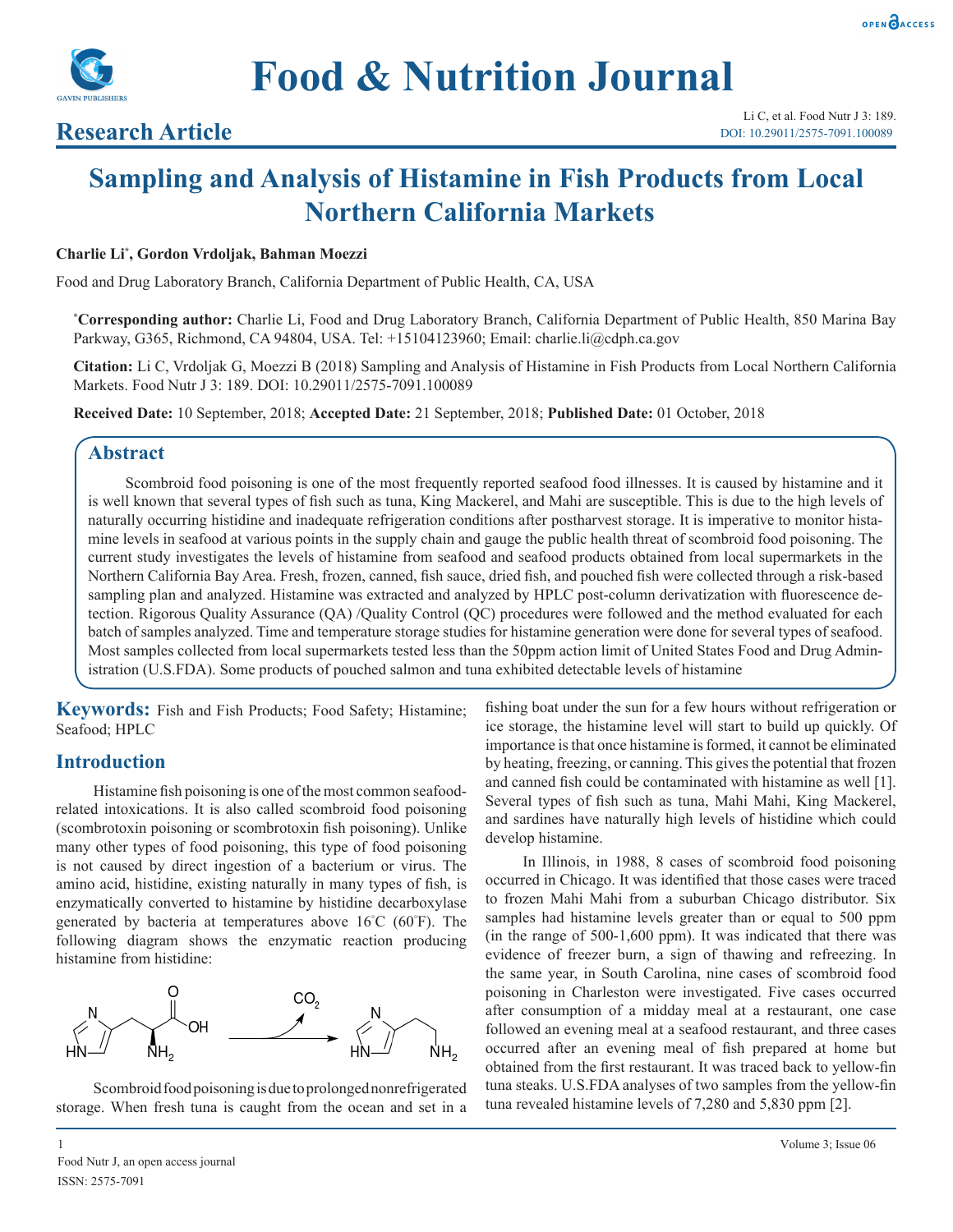An incident of foodborne poisoning from Taiwan caused illness in 3 victims due to ingestion of canned mackerel in 2001. The leftovers of the victims' canned mackerel had 1,539 ppm histamine while 3 other cans of the same brand and lot number as the suspected canned sample had histamine greater than 500 ppm [3]. From 2000 to 2007, 223 confirmed scombroid fishpoisoning outbreaks were reported from 21 States and the District of Columbia, an average of 28 annually. These outbreaks caused 865 illnesses, with Hawaii, California, and Florida reporting the majority [4]. On October 12, 2011, 1,800 cases of frozen ground tuna were recalled due to an illness outbreak related to sushi containing that tuna [5].

In California, there werea total of 125 cases of illness from scombroid poisoning [4]. The largest reported outbreak of scombroid food poisoning in the United States was in Marin County, California, in 2003. It was associated with a rare vehicle for scombroid food poisoning, escolar. Forty-two out of the 56 dinner attendees who ate escolar fish were sick. The California Department of Public Health, Food and Drug Laboratory Branch found high histamine levels in the fish (2,000-3,800 ppm). Trace back information indicated that the escolar was harvested, processed, and frozen in May 2003.The frozen fish was imported into California on June 5, 2003. It was not determined why those escolar fish had such high histamine levels [6]. As indicated by Kim et al. [7], many species of tuna and Mahi Mahi had been involved in the outbreaks of scombroid food poisoning according to the Centers for Disease Control and Prevention (CDC) surveillance. Temperature abuse of fish during handling, storage, and distribution could cause proliferation of histamine-producing bacteria, leading to the accumulation of toxic levels of histamine. Moreover, it is likely that some seafood processing conditions could generate histamine. Some other types of fish might produce histamine as well. Histamine is a major food safety concern for the seafood industry and consumers. Our goal was to investigate the levels of histamine in fish and fish products of concern obtained from local supermarkets in the Northern California San Francisco Bay Area.

### **Materials and Methods**

### **Types of Samples and Fish**

The risk-based sampling plan was recommended by the U.S.FDA Food Emergency Response Network (FERN). We systematically sampled several major types of fish products including fresh, frozen, canned, fish sauce, dried fish, and pouched fish from local supermarkets in Northern California, San Francisco Bay Area. Samples were randomly collected, and product information such as type of sample, type of product, brand name, store name, location, Country of origin, sampling date, person collecting sample, and lot number were recorded. We collected more pouched samples than other types of samples as there is very limited histamine data for this type of product in literature. Specifically, tuna and salmon were the main types of samples that were studied. All samples are summarized in Table 1. Additional information for the names of supermarkets, brand names, sample collector, country of origin, and lot numbers, were documented (data not shown).

| <b>Type of Seafood</b>                                                                                        | Commodity         | Number of<br>samples |
|---------------------------------------------------------------------------------------------------------------|-------------------|----------------------|
| Tuna, King Mackerel, Mahi Mahi,<br>Milk fish, Sardine, Salmon, Tilapia,<br>Snapper,<br>Rainbow trout, Escolar | Fresh             | 24                   |
| Tuna, Salmon                                                                                                  | Pouched           | 26                   |
| Tuna, King Mackerel                                                                                           | Canned            | 12                   |
| Tuna, King Mackerel, Mahi Mahi,<br>Salmon                                                                     | Frozen            | 4                    |
| Tuna, Cod, Salmon                                                                                             | Dried Fish        | 4                    |
| Anchovy                                                                                                       | <b>Fish Sauce</b> |                      |

**Table 1:** Summary of different types of fish and products collected from May 2014 to January 2015.

Tuna, Mahi Mahi, King Mackerel, sardine, salmon, milkfish, tilapia, rainbow trout, and escolar were the main types of fresh fish for this study. Sampling periods were from May 2014 to January 2015.We also collected and analyzed other types of products as listed in Table 1, including fresh, pouched, frozen, canned, dried fish, and fish sauce. Various brands of products were collected.

#### **Histamine Analysis**

The California Department of Public Health, Food and Drug Laboratory Branch internal Standard Operation Procedure (SOP) 64 method was used for the analysis of histamine in fish and fish products. The method was developed on the modification and combination of three published methods: Association of Official Analytical Chemists (AOAC) Official Method 937.07 [8]; Veciana-Nogues et al., 1995 [9]; Walters, 1984 [10]. The method was validated before this study and periodically as needed. During validation studies, calibration standards, three unspiked samples, three 10ppm spiked samples; three method blanks, and three method standards were used in a single run sequence. The criteria for the acceptance of method performance is as follows: method blank (reagent blank) is to determine that all glassware and reagents are interference free, while method standard (spiked reagent blank is to determine recovery without the matrix is in the range of 85 to 115%; matrix spiked recovery is in the acceptance range of 70 to 130%. Triplicate samples were used to meet the +/- 20% precision requirements of the method.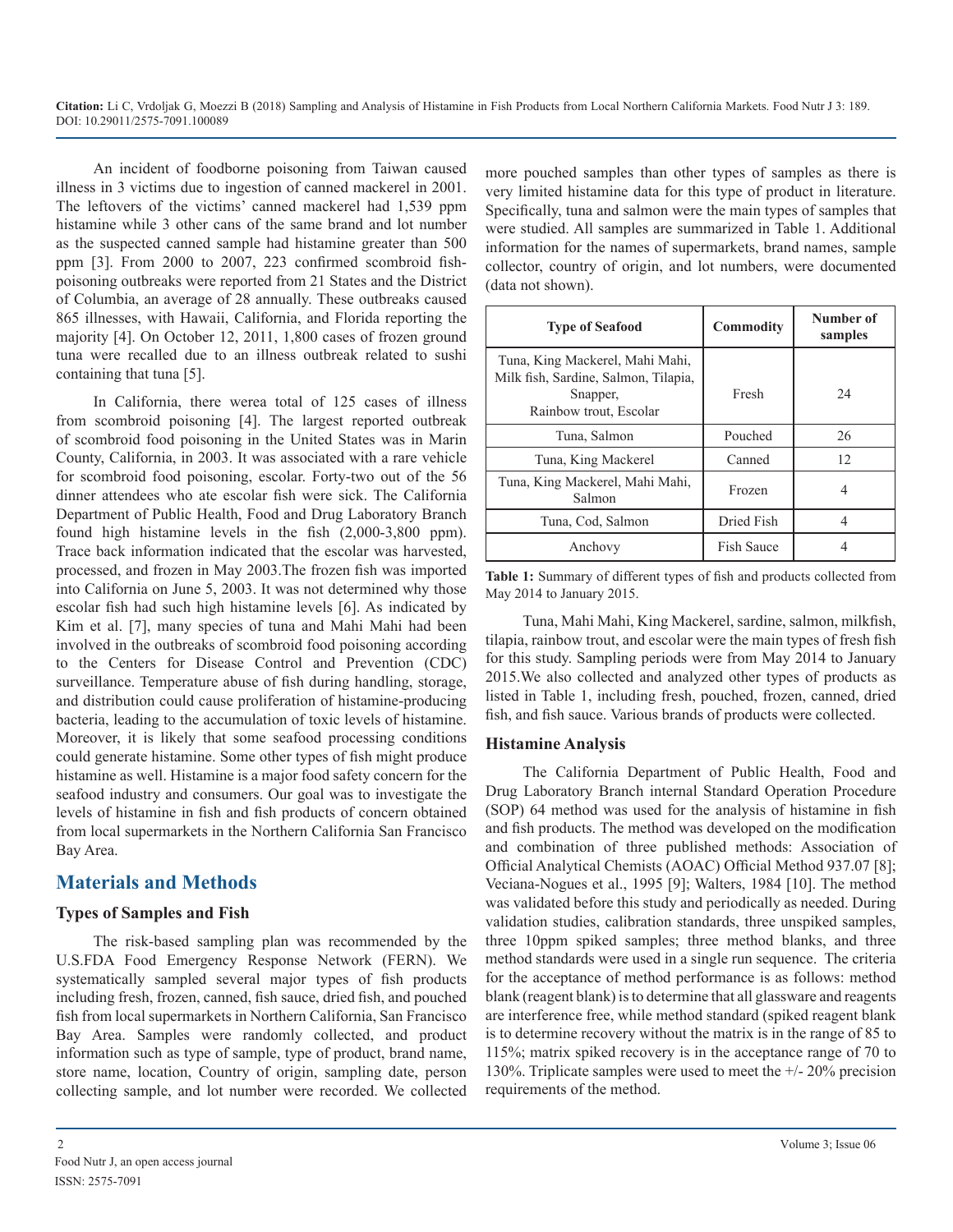A representative sample was obtained by homogenizing a sub-sample in a blender. A sample of 5g was accurately weighed, and extracted with 25 mL of methanol/0.1N HCl solution (800 mL methanol with 200 mL of 0.1N HCl) in a 50 mL centrifuge tube. The mixture was homogenized using a polytron for 3 minutes at 10,000 rpm, then centrifuged for 10 minutes at 5,000 rpm for 5 minutes. The supernatant liquid was passed through a 0.45 um membrane filter, and analyzed by HPLC (Agilent 1100, Santa Clara, CA) coupled with post-column derivatization (PCX 5200, Pickering Lab, Mountain View, CA) and fluorescence detection. For fish sauce and dried fish samples, the sample preparation was slightly different from above. A sample of 1g fish sauce for extraction was used instead of 5g. For dried fish, 1g of sample was used and 1g of distilled water was added to rehydrate the sample for analysis. For escolar fish, the sample preparation was also slightly modified. Since the centrifugation time of 5 minutes was not enough for the separation of the solid from liquid layers, an additional centrifugetime of 5 minutes was needed for the separation. The other steps remained the same. For QA/QC study, every batch of 10 or less samples, a method blank, a duplicate sample, a spiked sample, a mid-calibration point (mid-cal), and a method standard were run.

#### **Instrumental Parameters**

An Agilent 1100 LC system was used. Mobile phase A consisted of 0.1 M sodium acetate/0.01 M 1-octanesulfonic acid, sodium salt and mobile phase B was  $0.2M$  sodium acetate [in 0.01M 1-octanesulfonic acid, sodium salt]**:** acetonitrile {66:34}). The column used was a Metasil 5 ODS 250 x 4.6 mm, and the flow rate was 1.0 ml/min. The gradient was initially 80% A/20% B for 3 minutes, changed to 30% A/70%B for 10 minutes, continued for 25 minutes, then changed back to 80%A/20% B at 30 minutes, and kept for another 5 minutes. The total running time was 35 minutes. Post column flow rate was 0.3 ml/min, and post-column reactor temperature was 45º C. The fluorescence excitation was at 330 nm with emission monitored at 460 nm. Injection volume was 20 ul.

#### **Calibration of the HPLC**

Initial calibration of the HPLC system was performed by analyzing working standards with the lowest concentration and ending with the highest  $(0, 1, 5, 10, 15, 10, 15)$  and 20ppm). If the coefficient of determination of the linear regression of standard responses is at least 0.995, the system is calibrated, and the analysis of the samples will proceed. Continuing calibration verification was performed by checking the calibration of the instrument at the beginning of each analysis by analyzing the midrange calibration standard (10 ppm).

### **Sample Analysis**

If the observed concentration of the calibration standard falls within  $+/- 15\%$  of the expected value, the instrument is within

### **Time and Temperature Storage Study**

All of the samples were stored in separate plastic bags. The study was conducted in a storage temperature of  $30^{\circ}$ C in an incubator. A series of temperature abuse studies was conducted with various types of fish samples including canned tuna, fresh King Mackerel, sardines, albacore tuna, snapper, and salmon. Each sample was separately incubated in plastic bags for 0, 2, 4, 6 and 8 hours, and then immediately sampled for histamine analysis.

### **Calculations**

Calculate the concentration of histamine in the sample  $(\mu g/g)$  as follows:

 $\mu$ g/g = ( $\mu$ g/ml) (Dilution factor) where  $\mu$ g/g is the concentration of the injected extract from the linear regression curve.

### **Statistical Analysis**

Regression statistics, and duplicate and recovery calculations were performed using excel software.

### **Results and Discussion**

#### **Method Performance**

The instrument was calibrated with 0, 1, 5, 10, 15, and 20 ppm histamine standards on a weekly basis. At the beginning of each batch, a mid-cal (10ppm) was run to demonstrate that the system could meet the requirement for initial calibration. The coefficient of determination is required to be at least  $\mathbb{R}^2$  0.995. If this condition is not met, the calibration would be re-run with fresh standards. The Limit of Quantitation (LOQ) was 1 ppm in this study; the method detection limit (MDL) was experimentally determined to be 0.35 ppm by running 5 different vials at the same level of 1 ppm histamine in extraction solvent, calculated by standard deviation multiplied by t-value (99% confidence interval) (MDL= standard deviation of 5 different run x t-value (99%). Method blanks were free of contamination from the whole procedure of sample extraction and analysis. A method standard was analyzed in each batch and was acceptable if within the range of 85-115% recovery.

In general, all recovery data were within the range of 70- 130%, though it is skewed to the lower range of 70-100%. That might be due to a matrix effect. Overall, spiked recovery data were acceptable throughout the whole study. All of the mid-cal 10 ppm quality control samples have a range between 8.0 to 12.0 ppm. The differences between the measured and known values appear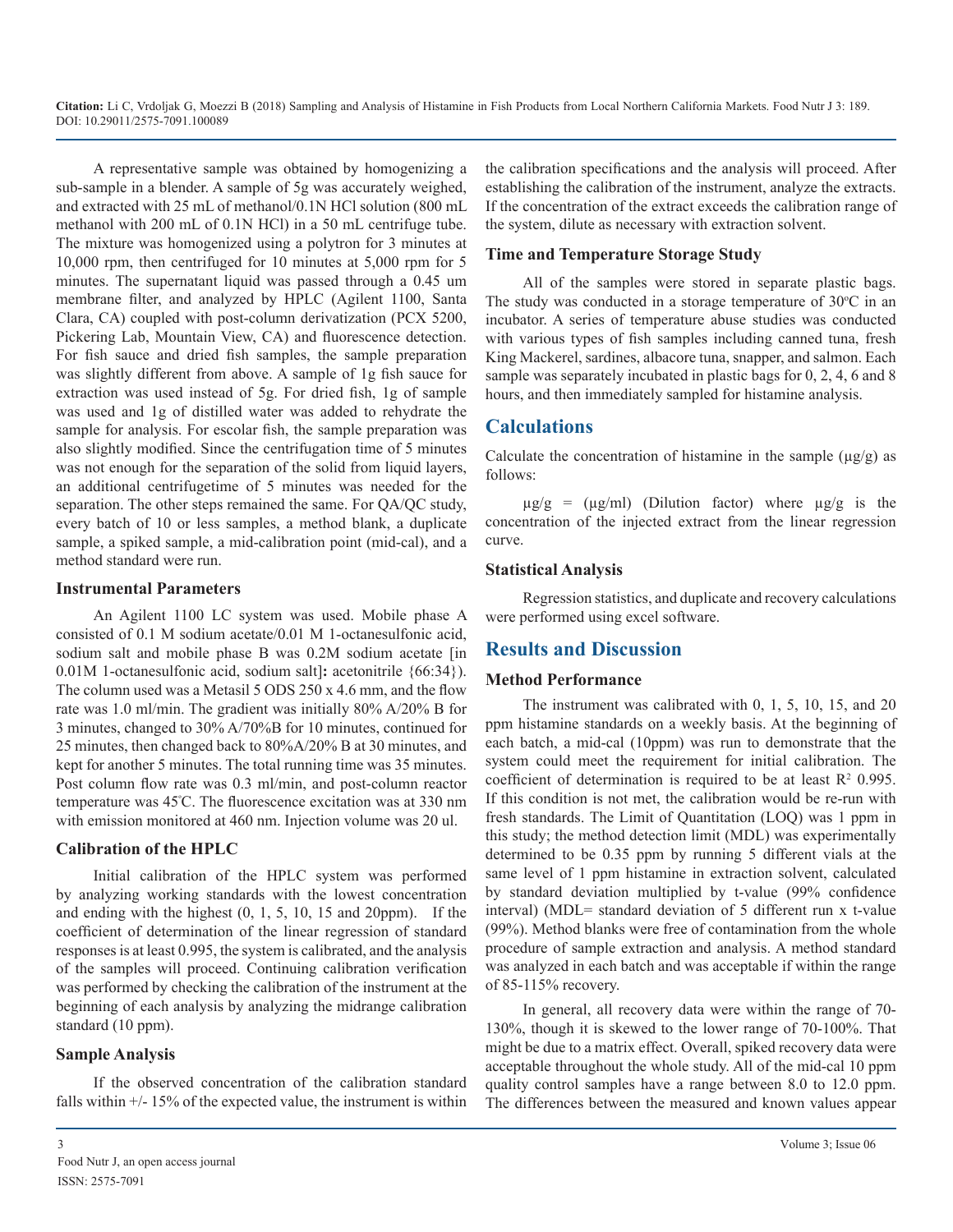to be randomly distributed. Mid-cal standards were run in the beginning and end of sequence regardless of numbers of samples. Table 2 summarizes the method performance, mid-cal, and method standards had excellent recoveries and matrix spike was also acceptable. The HPLC post column derivatization method was validated successfully in our laboratory.

|                    | <b>Average recovery</b><br>$\frac{1}{2}$ | <b>Standard</b><br>deviation | <b>Number</b><br>(n) |
|--------------------|------------------------------------------|------------------------------|----------------------|
| Mid-cal            | 101                                      | 7.31                         | 52                   |
| Method<br>standard | 102                                      | 0.84                         | 25                   |
| Matrix spike       | 10                                       | 13.5                         | 75                   |

**Table 2:** Summary of recoveries of mid-cal, method standard, and matrix spike.

### **Analytical Results of Fish and Fish products**

Figure1 shows that most canned salmon and mackerel have detectable histamine levels, which are far below the U.S. FDA regulatory limit of 50ppm. We should note that although the histamine levels in those canned foods are low, histamine will go up quickly if the canned tuna is not handled properly after it is opened. Histamine starts to build up when the free amino acid histidine and bacteria inherent in the tuna interact. The canning process kills bacteria, but once the can is opened, the tuna must be kept in a refrigerator if not consumed in a reasonable time to reduce spoilage from bacteria reintroduced from the environment [11]. The inhibition of histamine formation in canned and pouched samples could be due to the effect of phosphate and sodium chloride. Phosphate acts as an inhibitor for histamine formation  $[12]$ .



**Figure 1:** Histamine levels of various types of canned fish samples.

Figure 2 shows very high histamine levels in 3 fish sauce samples. All of the samples were imported from Asian countries.

It has been reported that a high amount of histamine could be attributed to the fermentation process [13]. The fermentation process provides conditions conducive to the production of histamine due to the presence of bacterial enzyme histidine decarboxylase and free amino acid histidine coupled with favorable environmental growth conditions for histamine forming bacteria. The formation of histamine is significantly influenced by salt concentration. Studies suggest that tuna viscera fermented at a low salt concentration (10%) have higher histamine formation in tuna viscera than at a higher salt concentration of 17.5%. Higher concentration of salt may inhibit the enzyme histidine decarboxylase [13].



**Figure 2:** Histamine levels of various types of dried fish and fish sauce samples.

Most fish sauce samples tested had very high amounts of histamine, while half of the dried fish samples studied did not contain detectable amounts of histamine. The fish sauce samples from other studies were often found to have high levels of histamine as well. However, the intake of fish sauce contributes very little compared to the intake of other types of scombroid fish. About 75% of the Thai population eats fish sauce. In the United States, fish sauce is not considered a major spice for the general population. Nevertheless, 3 of the 4 fish sauce samples we collected from local supermarkets exceeded other countries' guidance maximum levels of either 200 ppm from Thailand or 400 ppm from Commission Regulation EU. Thus, it is recommended that more systematic sampling and analysis of histamine in various fish sauce brands sold in the United States be part of future research. Very limited information on histamine in fermented fish products is available. The data gathered may help to promote U.S. FDA regulation in the future and protect the public from scombroid poisoning. In general, dried fish shows very low or non-detectable histamine. These dried fish products were originally imported from Taiwan. Huang et al., [14] reported that 30.4% of the tested dried fish products contained histamine level above the 50 ppm FDA action limit of the United States..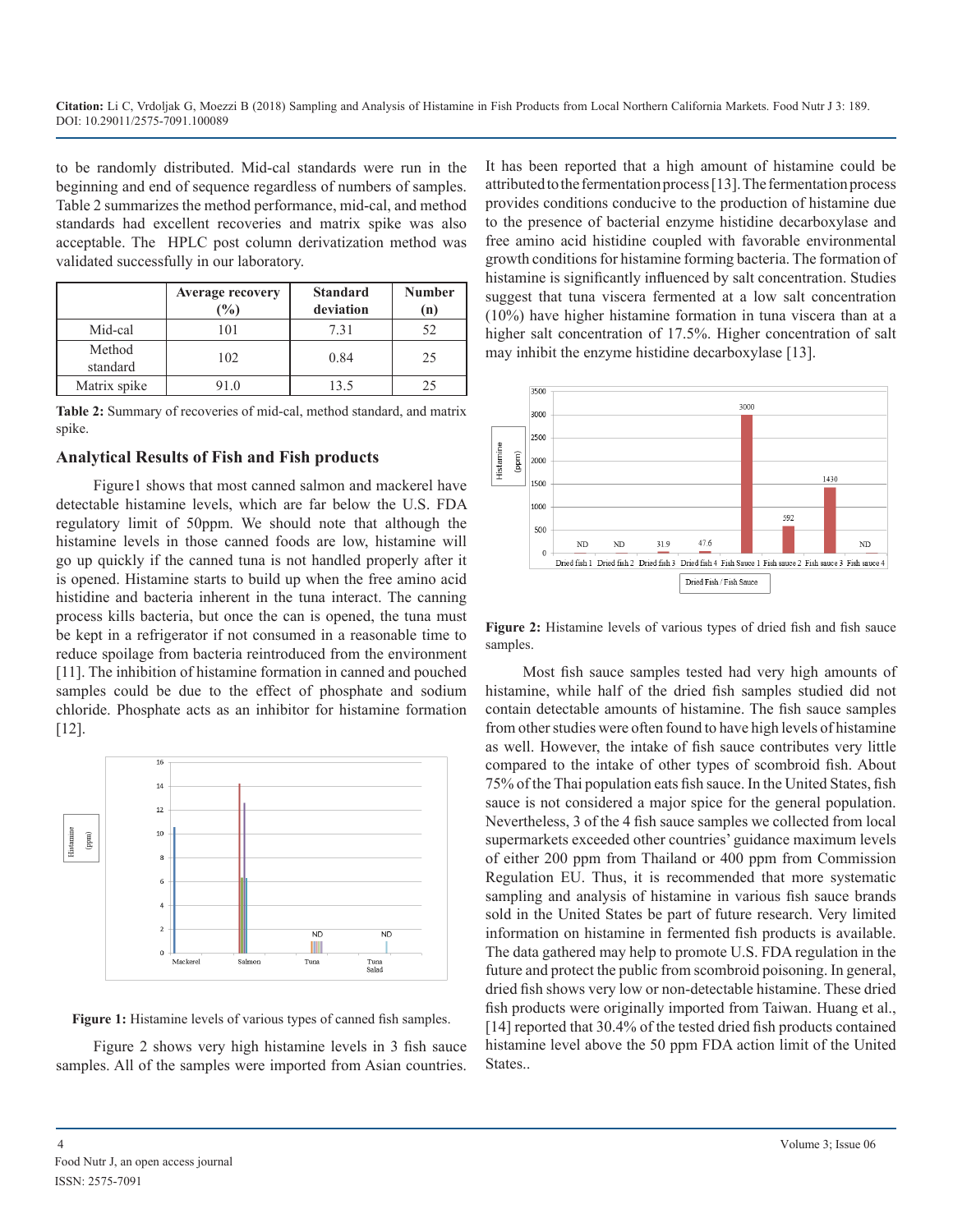A study from Taiwan indicated that cod steak and escolar steak had low histamine [15]. The most number of illnesses due to histamine in the United States was an outbreak from escolar in California in 2003 [4]. Prior to this, reports of histamine in escolar were not common. It was difficult for us to obtain escolar samples from local supermarkets due to advisory warnings from the FDA. Thus, there were only a couple of escolar samples available to be analyzed from local restaurants for this study.

All of the sardine samples had moderate to high histamine levels with one sample containing 179 ppm and the rest of samples from 10-50 ppm as shown in Figure 3. Other non-scombroid fish such as sardines and Mahi Mahi have also been involved in the illness outbreaks. There was an additional report that scombrotoxin could occur in salmon. Our result shows that salmon fillets had more than 20ppm of histamine. It is interesting to note that snapper, a type of rockfish, had a histamine level over 40ppm. Histamine contamination could be present in red flesh fish [16], and red snapper belongs tothis type of fish category. Several types of tuna fillets such as tuna Maguro, tuna Hamachi and tuna loin had nondetectable histamine as well as tilapia and milk fish samples.



Figure 3: Histamine levels of various types of fresh fish samples.

Figure 4 illustrates the distribution of histamine levels for different types of pouched tuna and pouched salmon samples. There is concern about this type of sample due to its prevalence in the market, and if the type of packaging materials used could possibly cause the generation of histamine during storage. Pouched seafood has not been tested rigorously before. Overall, all samples show that the levels of histamine were below the regulatory limit of 50ppm. However, many types of pouched salmon samples had measureable histamine. It was noted that pouched tuna and salmon could contain phosphate that inhibits the formation of histamine. Initial levels of histamine can become elevated when the storage temperatures go up, especially in hot areas, summertime, and without refrigeration.



**Figure 4:** Histamine levels of various types of pouched fish samples.

#### **Temperature Abuse Study**

Histamine-forming bacteria are capable of growing and producing histamine over a wide temperature range [17]. Growth of histamine is more rapid at high-abuse temperatures (e.g.,  $70^{\circ}$ F (21.1 $^{\circ}$ C) or higher) than at moderate-abuse temperatures (e.g.,  $45^{\circ}F$  (7.2 $^{\circ}C$ ). Growth is particularly rapid at temperatures near 90°F (32.2°C). Our experimental design was set up for an incubation temperature of  $30^{\circ}$ C. Histamine is more commonly the result of high temperature spoilage than of long-term, relatively low-temperature spoilage, which is commonly associated with organoleptically detectable decomposition. A sardine sample shows a fast-increasing rate of histamine from 179 ppm up to over 800 ppm within 8 hours incubation time, a King Mackerel also shows a significant increasefrom around 100 to close to 400 ppm after 8 hours incubation (Figure 5). These fresh fish samples reached a very dangerous level of histamine after only a few hours incubation (Figure 5). When temperature is high in summertime, if not refrigerated, fresh fish could develop a high histamine level, and become a major public health and food safety concern to consumers.



**Figure 5:** Change of histamine levels over the incubation time for various fresh fish samples.